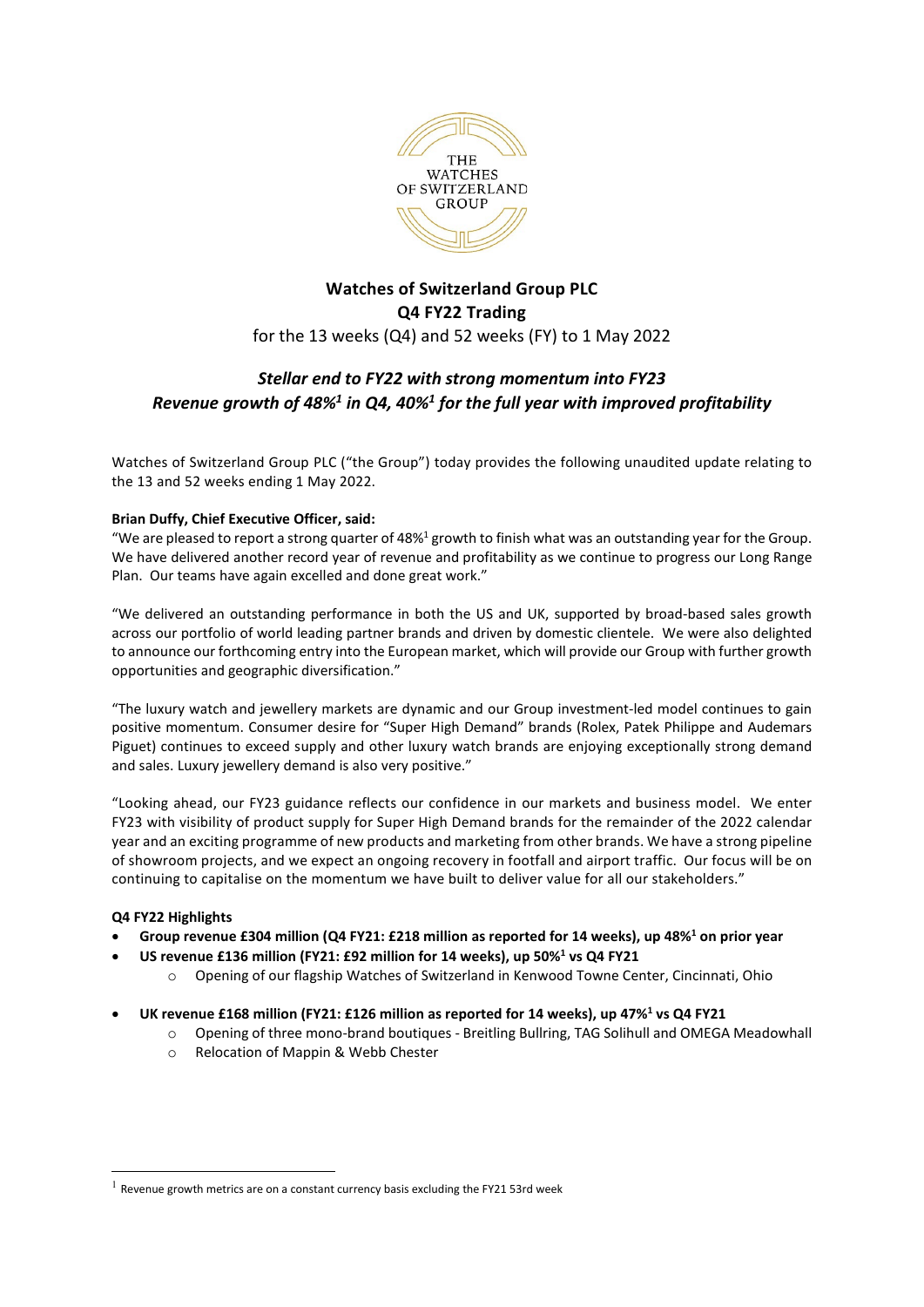## **FY22 Highlights**

- **Group revenue up 40%1 to £1,238 million (FY21: £905 million for 53 weeks)**
- US revenue up  $48\%$ <sup>1</sup> to £428 million
- UK revenue up 36%<sup>1</sup> to £810 million
- FY22 luxury watch sales up 36%<sup>1</sup> on last year. Demand for luxury watches continues to be very strong in both the UK and the US, consistently exceeding supply
- Sales of Super High Demand watches increased modestly on strong prior year sales, and restricted supply
- Growth in other luxury watches more than double prior year
- FY22 luxury jewellery sales up  $86\frac{1}{2}$  on last year reflecting a strong market, continued improvement in ranging, incremental growth from the Betteridge acquisition and the opening of our first BVLGARI monobrand boutique
- Group ecommerce sales for FY22 were up  $5\frac{01}{2}$  on last year when showrooms were closed for approximately 26 weeks during COVID-19 lockdown (up 128% vs FY20)
- Sales continued to be driven by a domestic clientele, making up 97% of Group revenue (FY21: 95%)
- Xenia, the Group's elevated customer service project launched in all showrooms
- FY22 Adjusted pre-IFRS 16 EBITDA2 expected to be between £160 million and £164 million (FY21: £105 million), implied margin between 12.9% and 13.2% (FY21: 11.6%)
- FY22 Adjusted pre-IFRS 16 EBIT3 expected to be between £128 million and £132 million (FY21: £78 million), giving year on year growth of +64% to +69%
- Net debt<sup>4</sup> of £14 million as at 1 May 2022 (2 May 2021: £44 million)
- £4.5 million paid to The Watches of Switzerland Foundation of which £1.5 million was accrued in FY21. This will support communities where we work and live in relation to foodbanks, homelessness support and the promotion of young people enabling them to fulfil their potential
- In Q3 FY22, the Group granted a free gift of 50 shares to all colleagues and launched employee share save schemes in the UK and US to further reward and incentivise colleagues

## **Outlook**

- Our FY23 guidance excludes uncommitted capital projects and acquisitions
- The Group enters FY23 with strong momentum and anticipates that disruption from the pandemic is now largely behind us with ongoing recovery in footfall and airport traffic
- Our FY23 guidance reflects current visibility of supply of key brands and confirmed showroom refurbishments, openings and closures
- The Group provides the following FY23 guidance on an organic pre-IFRS 16 basis:
	- o Revenue: £1.45 £1.50 billion
	- o Adjusted EBITDA %: flat to +0.5%
	- $f33 f35$  million
	- $\circ$  EBIT:  $f157 f169$  million
	- o Total finance costs: c£4.5 million
	- o Underlying tax rate: 21.5% 22.0%
	- o Capex: £70 £80 million including the development a new corporate HQ in Leicester
	- o Year-end net cash: £35 £45 million

 $^2$  Unaudited adjusted pre-IFRS 16 EBITDA is Earnings Before Interest, Tax, Depreciation and Amortisation before exceptional items

 $3$  Unaudited adjusted pre-IFRS 16 EBIT is Earnings Before Interest and Tax before exceptional items

 $4$  Net debt is total borrowings (excluding IFRS 16 lease liabilities) before adjusting for capitalised transaction costs less cash and cash equivalents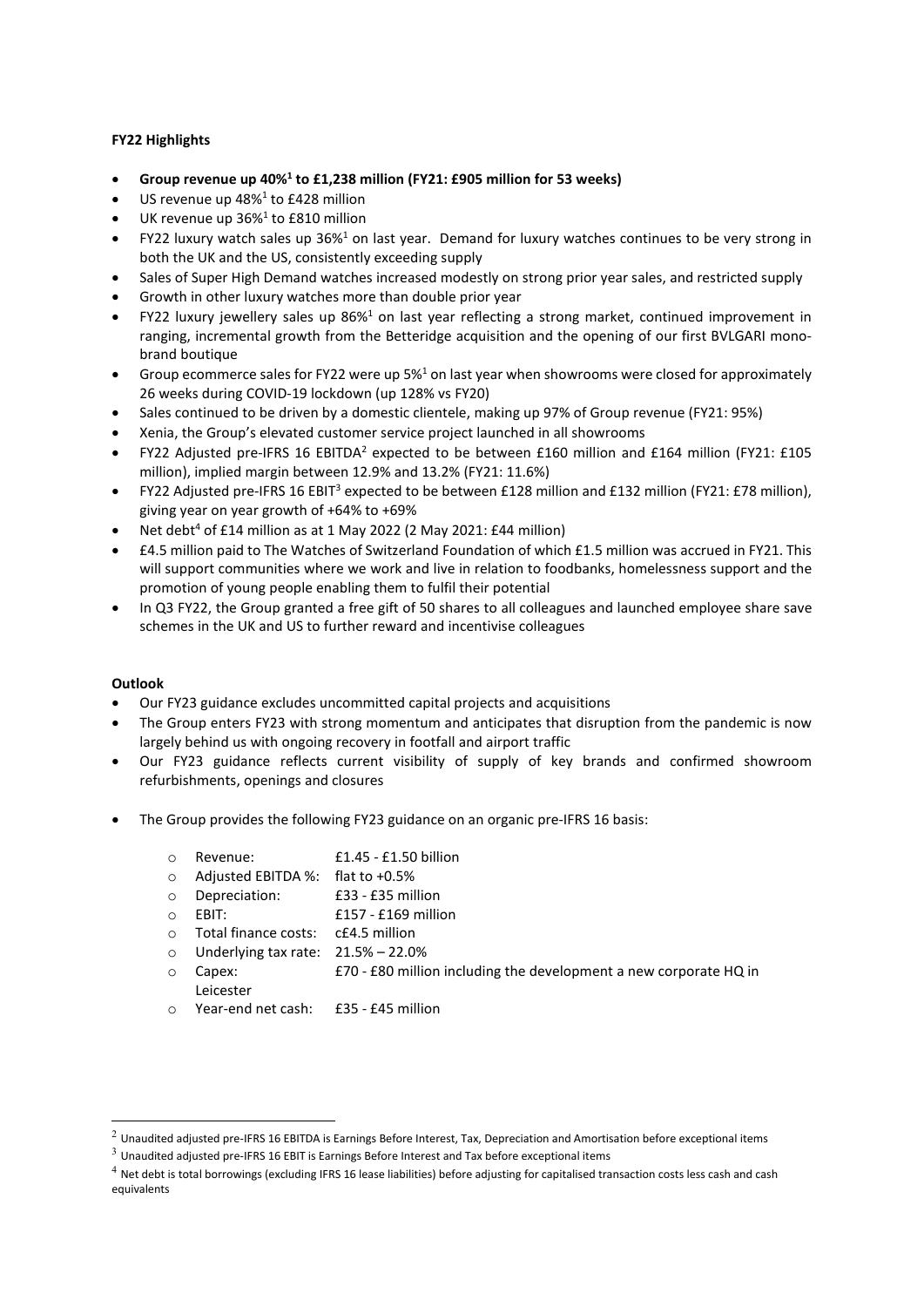The equivalent guidance on an IFRS 16 basis is:

- o EBIT: £172 £184 million
- o Depreciation: £79 £83 million
- o Total finance costs: £18 £21 million
- The Group has an exciting pipeline of showroom projects planned in FY23:
	- o Opening of new Watches of Switzerland flagship showroom in American Dream, New Jersey
	- o New Watches of Switzerland showroom in Battersea, London alongside four mono-brand boutiques
	- o Continued roll out of Goldsmiths Luxury showroom format
	- o Relocation of two showrooms in the Mayors network in Florida
	- o Expansion of the mono-brand portfolio in the UK and US
	- o Entry into the European market through the opening of six mono-brand boutiques in Sweden, Denmark and the Republic of Ireland
- The Group plans to announce FY22 results on 7 July 2022

|                      | Q4 FY22                   | Q4 FY21                   | Q4 FY22 vs Q4 FY21 |                               |                                                                          | Q4 FY22vs Q4 FY20           |                                      |  |
|----------------------|---------------------------|---------------------------|--------------------|-------------------------------|--------------------------------------------------------------------------|-----------------------------|--------------------------------------|--|
| (fm)                 | 13 weeks to<br>1 May 2022 | 14 weeks to<br>2 May 2021 | Reported<br>YoY %  | Constant<br>currency<br>YoY % | Constant<br>currency<br>excluding FY21<br>53 <sup>rd</sup> week<br>YoY % | 2-year<br>reported<br>YoY % | 2-year constant<br>currency<br>YoY % |  |
| UK                   | 168                       | 126                       | 33%                | 33%                           | 47%                                                                      | 98%                         | 98%                                  |  |
| US.                  | 136                       | 92                        | 48%                | 41%                           | 50%                                                                      | 246%                        | 255%                                 |  |
| <b>Group Revenue</b> | 304                       | 218                       | 39%                | 36%                           | 48%                                                                      | 145%                        | 148%                                 |  |

#### **Q4 FY22 Revenue performance by geography**

## **FY22 Revenue performance by geography**

|                      | <b>FY22</b> | <b>FY21</b> | <b>FY22 vs FY21</b> |          |                | <b>FY22 vs FY20</b> |                 |  |
|----------------------|-------------|-------------|---------------------|----------|----------------|---------------------|-----------------|--|
|                      |             |             |                     |          | Constant       |                     |                 |  |
|                      |             |             |                     |          | currency       |                     |                 |  |
| (fm)                 |             |             |                     | Constant | excluding FY21 | 2-year              | 2-year constant |  |
|                      | 52 weeks to | 53 weeks to | Reported            | currency | 53rd week      | reported            | currency        |  |
|                      | 1 May 2021  | 2 May 2021  | YoY %               | YoY %    | YoY %          | YoY %               | YoY %           |  |
|                      |             |             |                     |          |                |                     |                 |  |
| UK                   | 810         | 606         | 34%                 | 34%      | 36%            | 38%                 | 38%             |  |
| US.                  | 428         | 299         | 44%                 | 46%      | 48%            | 90%                 | 102%            |  |
| <b>Group Revenue</b> | 1,238       | 905         | 37%                 | 38%      | 40%            | 53%                 | 56%             |  |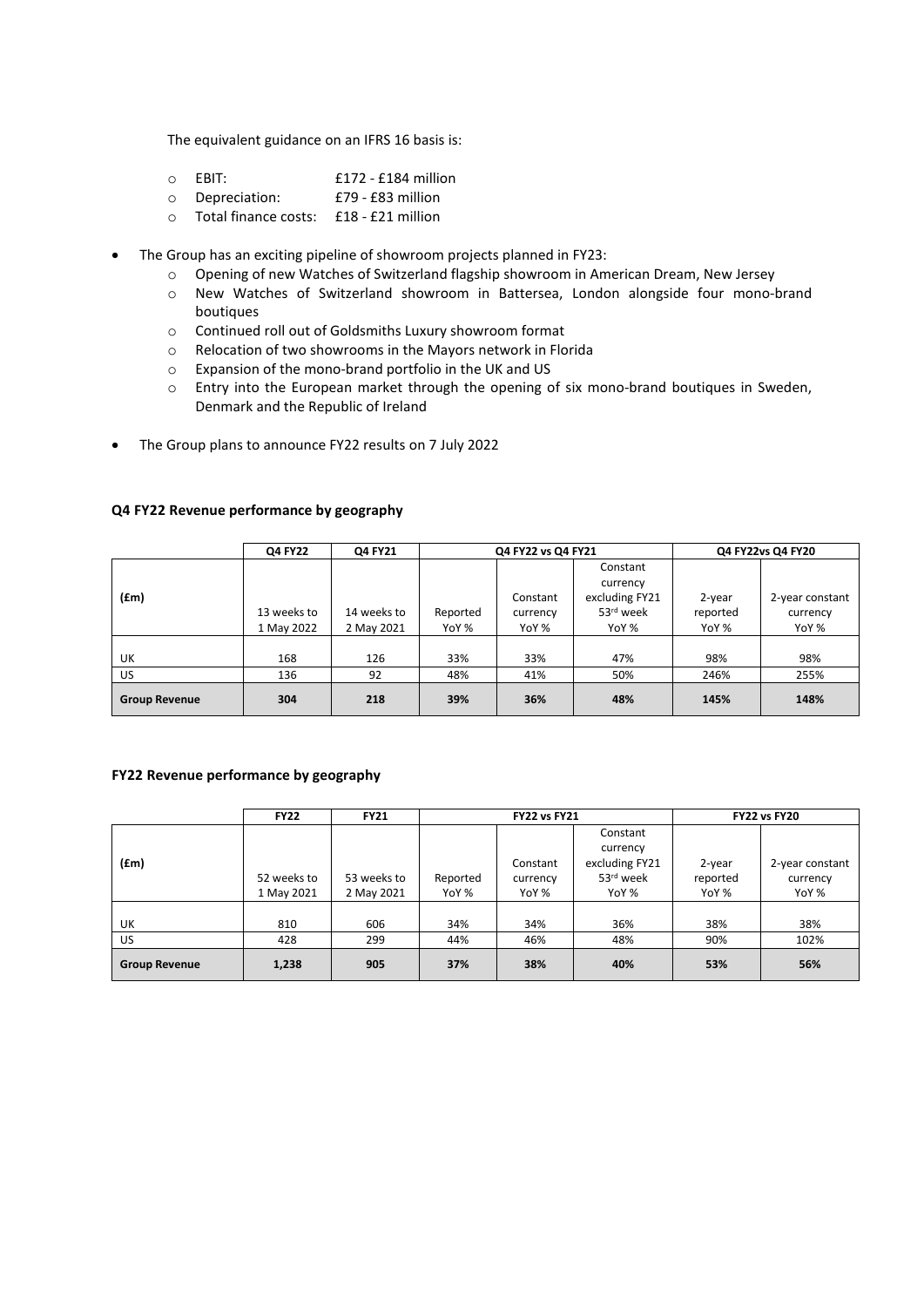#### **Q4 FY22 and FY22 revenue performance by category**

|                      | Q4          |             |       |           | <b>FY</b> |          |       |           |
|----------------------|-------------|-------------|-------|-----------|-----------|----------|-------|-----------|
|                      |             |             |       | Constant  |           |          |       | Constant  |
|                      |             |             |       | currency  |           |          |       | currency  |
| (fm)                 |             |             |       | excluding |           |          |       | excluding |
|                      |             |             |       | FY21 53rd | 52 weeks  | 53 weeks |       | FY21 53rd |
|                      | 13 weeks to | 14 weeks to |       | week      | to 1 May  | to 2 May |       | week      |
|                      | 1 May 2021  | 2 May 2021  | YoY % | YoY %     | 2022      | 2021     | YoY % | YoY %     |
|                      |             |             |       |           |           |          |       |           |
| Luxury watches       | 258         | 195         | 32%   | 40%       | 1,047     | 788      | 33%   | 36%       |
| Luxury jewellery     | 27          | 12          | 124%  | 165%      | 109       | 61       | 79%   | 86%       |
| Other                | 19          | 11          | 68%   | 81%       | 82        | 56       | 47%   | 50%       |
| <b>Group Revenue</b> | 304         | 218         | 39%   | 48%       | 1,238     | 905      | 37%   | 40%       |

#### **Conference call**

A conference call for analysts and investors will be held at 8.00am (UK time) today. To join the call, please use the following details:

Dial-in: +44 20 3936 2999 Conference access code: 353323

#### **Contacts**

| The Watches of Switzerland Group                             |                      |
|--------------------------------------------------------------|----------------------|
| Bill Floydd, CFO                                             | +44 (0) 207 317 4600 |
| Caroline Browne, Group Finance Director & Investor Relations | +44 (0) 116 2817 420 |
| investor.relations@thewosgroup.com                           |                      |

### **Headland**

Lucy Legh / Joanna Clark +44 (0) 20 3805 4822 [wos@headlandconsultancy.com](mailto:wos@headlandconsultancy.com)

## **About the Watches of Switzerland Group**

The Watches of Switzerland Group is the UK's largest luxury watch retailer, operating in both the UK and US, comprising five prestigious brands; Watches of Switzerland (UK and US), Mappin & Webb (UK), Goldsmiths (UK), Mayors (US) and Betteridge (US), with a complementary jewellery offering.

As at 1 May 2022, the Watches of Switzerland Group has 171 showrooms across the UK and US including 55 dedicated mono-brand boutiques in partnership with Rolex, TAG Heuer, Breitling, OMEGA, TUDOR, Audemars Piguet, Grand Seiko, BVLGARI and FOPE and has a leading presence in Heathrow Airport with representation in Terminals 2, 3, 4 and 5 as well as seven retail websites.

The Watches of Switzerland Group is proud to be the UK's largest retailer for Rolex, Cartier, OMEGA, TAG Heuer and Breitling watches.

Mappin & Webb holds Royal warrants as goldsmiths, silversmiths and jeweller to Her Majesty The Queen and silversmiths to His Royal Highness The Prince of Wales. The Mappin & Webb master jeweller has been Crown Jeweller, custodian of the Crown Jewels of Her Majesty The Queen since 2012.

[https://www.thewosgroupplc.com](https://www.thewosgroupplc.com/)